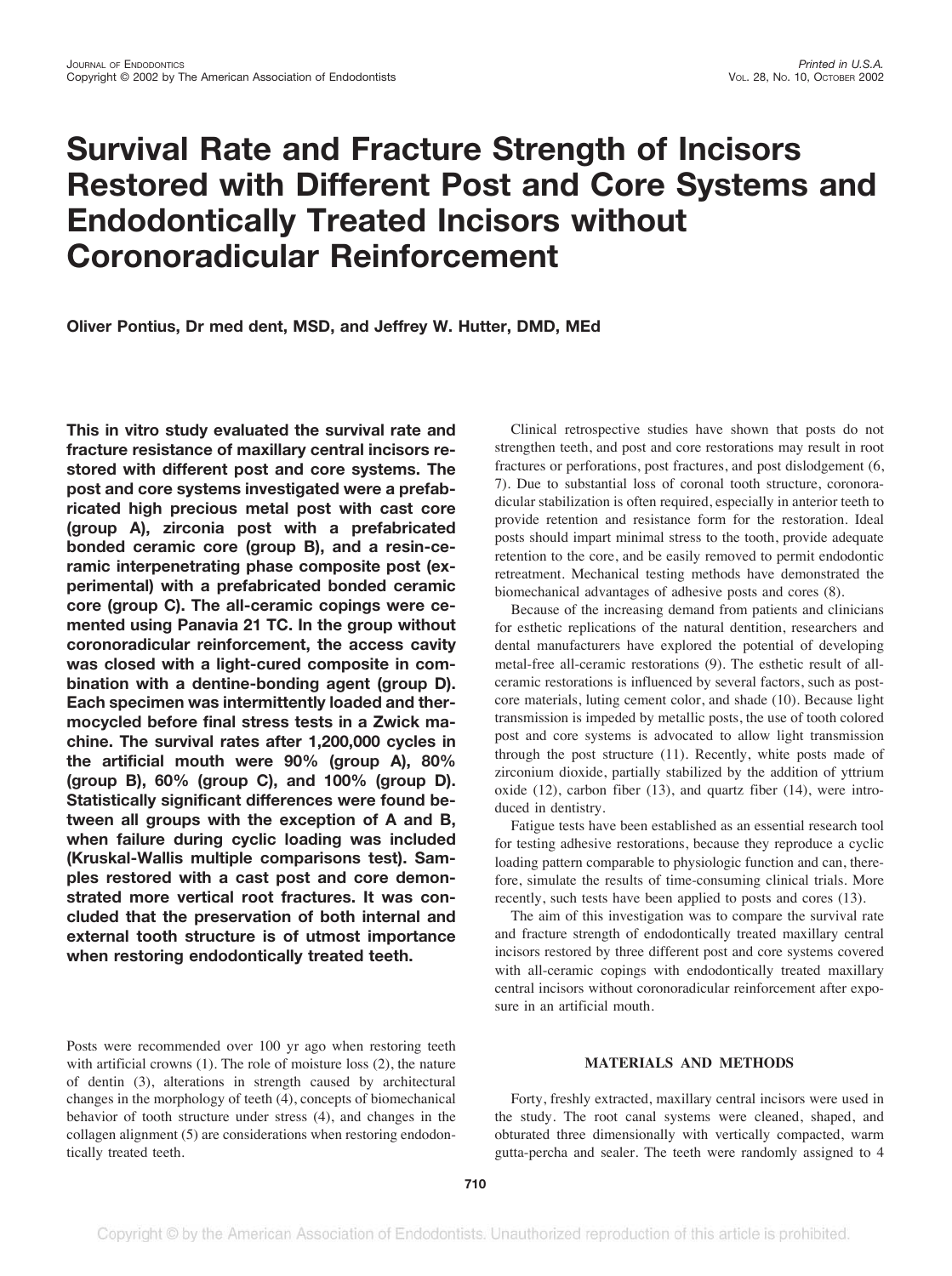| Group | Treatment                                                                               | Post Size ISO |
|-------|-----------------------------------------------------------------------------------------|---------------|
|       | Cast post and core in combination with a PROCERA crown                                  | 90            |
|       | Zirconia post in combination with a PROCERA crown                                       | 90            |
|       | Resin-ceramic interpenetrating phase composite post in combination with a PROCERA crown | 90            |
|       | Access cavity closed with a light-cured composite                                       |               |



Fig 1. Artificial oral environment (Willytech).

groups, each containing 10 samples (Table 1). The crown of each tooth in groups A, B, and C was removed 2-mm coronal to the CEJ and perpendicular to the long axis of the tooth. The root canals were then sequentially enlarged and trimmed with a series of specific cylindrical burs, according to the manufacturer's directions (ER-Postsystem, Size 2, Brasseler, Lemgo, Germany). Post preparations were made 5-mm short of the apex.

In group A, prefabricated posts of high precious alloy (Permador, ISO 90, Brasseler) were fitted in the canals. Direct build-ups were then made for the fabrication of the patterns for the cores (Duralay, Reliance Dental Manufacturing, Worth, IL), using a silicone key. The patterns were vacuum invested (Ceramigold, Whip Mix, Louisville, KY) and cast (CLG-77, Heraeus, Germany) with a high noble gold alloy (Olympia, J.F. Jelenko & Co., Armonak, NY). The prefabricated posts with cast cores were sandblasted with aluminum oxide (50  $\mu$ m at 2.5 bar) and cemented with Fleck's zinc phosphate cement (Mizzy, Cherry Hill, NJ).

In group B, prefabricated zirconia posts (Cerapost, ISO 90, Brasseler) were fitted in the canals. The posts were then sandblasted with aluminum oxide (50  $\mu$ m at 2.5 bar) and cleaned with chloroform. The dentin was etched with 37% orthophosphoric acid for 10 s, rinsed with water for 60 s, and finally, rinsed with alcohol. A prepared dentin-bonding system (Scotchbond Multi-Purpose Dental Adhesive, 3M, Irvine, CA) was then applied, and the posts were cemented with a chemically cured translucent composite cement (Panavia 21 TC, Kuraray, Osaka, Japan). The core buildups were completed with prefabricated glass ceramic caps (Ceracap F1, Brasseler) cemented with a light-cured composite in combination with a dentine-bonding agent (Herculite, Kerr, Romulus, MI).

In group C, resin-ceramic interpenetrating phase composite posts (RCIPC) were used as the posts. The material, which is under development, was a resin-ceramic matrix composite that involved the resin infusion of a porous aluminous-based ceramic matrix. Posts were milled by using the Celay copy milling machine (Microna, Spreitenbach, Switzerland), exactly replicating the dimen-

| TABLE 2. Fractures in the artificial oral environment |  |
|-------------------------------------------------------|--|
|-------------------------------------------------------|--|

| Group |   | Fractures No. of Cycles | Location                 |
|-------|---|-------------------------|--------------------------|
| A     | 1 | 1,100,000               | Coping                   |
| B     | 2 | 122,100                 | Coping                   |
|       |   | 481,514                 | Coping                   |
| C     | 4 | 117,881                 | Coping and post and core |
|       |   | 208,410                 | Coping and post and core |
|       |   | 208,410                 | Coping and post and core |
|       |   | 125,820                 | Coping and post and core |
|       |   |                         |                          |

**TABLE 3. Fracture resistance (N) during static loading**

| Group | Mean   | <b>SD</b> |
|-------|--------|-----------|
|       | 1270   | 312.5     |
| B     | 1494.5 | 333.5     |
| C.    | 1146.7 | 182.6     |
|       | 2362.5 | 673.1     |

sions of the posts used in groups A and B. The posts were cemented with a chemically cured translucent composite cement (Panavia 21 TC, Kuraray). The pretreatment of the dentin and the insertion of the prefabricated glass ceramic caps (Ceracap F1, Brasseler) were the same as in group B.

In group D, the access cavities were closed with a light-cured composite in combination with a dentine-bonding agent (Herculite, Kerr). The samples in this group didn't have any coronoradicular reinforcement, and thus, the root canals were not prepared for a post space.

Hydrocolloid impressions (Super Body 500, Super Syringe 252, Gingi-Pak, Belport, Camarillo, CA) were taken of the 30 samples in groups A, B, and C, and master dies were poured (Fuji-Rock, GC, Tokyo, Japan). All-ceramic copings with a thickness of 0.6 mm were then fabricated by using the Procera-system (Nobel Biocare, Stockholm, Sweden). The all-ceramic copings were cemented using Panavia 21 TC (Kuraray), and each sample was embedded in a self-curing polyester resin (Technovit 4000, Kulzer, Wehrheim, Germany) within the sample holder of the artificial oral environment (Fig. 1). Following the concept of biologic width, the distance from the coping margin to the polyester resin was 3 mm. All samples were exposed to a 5-yr simulation in the artificial environment (Willytech, Munich, Germany). The survival rates of the four groups were then calculated using the Kaplan-Meier analysis, after which each specimen was loaded in the Zwick universal testing machine (Zwick, Neuulm, Germany) until fracture. The controlled loads were applied to the crowns 2-mm below the incisal edge on the palatal side at a 135-degree angle to the long axis of the root. The testing machine was set at a crosshead speed of 0.5 mm/min at a load cell capacity of 100 kg. Load magnitude was recorded by the Zwick testing machine, and failure threshold was defined as the point at which a sample could no longer withstand increasing load and fracture of the coping, post and core, or root occurred. Mode of failure was also recorded and photographs were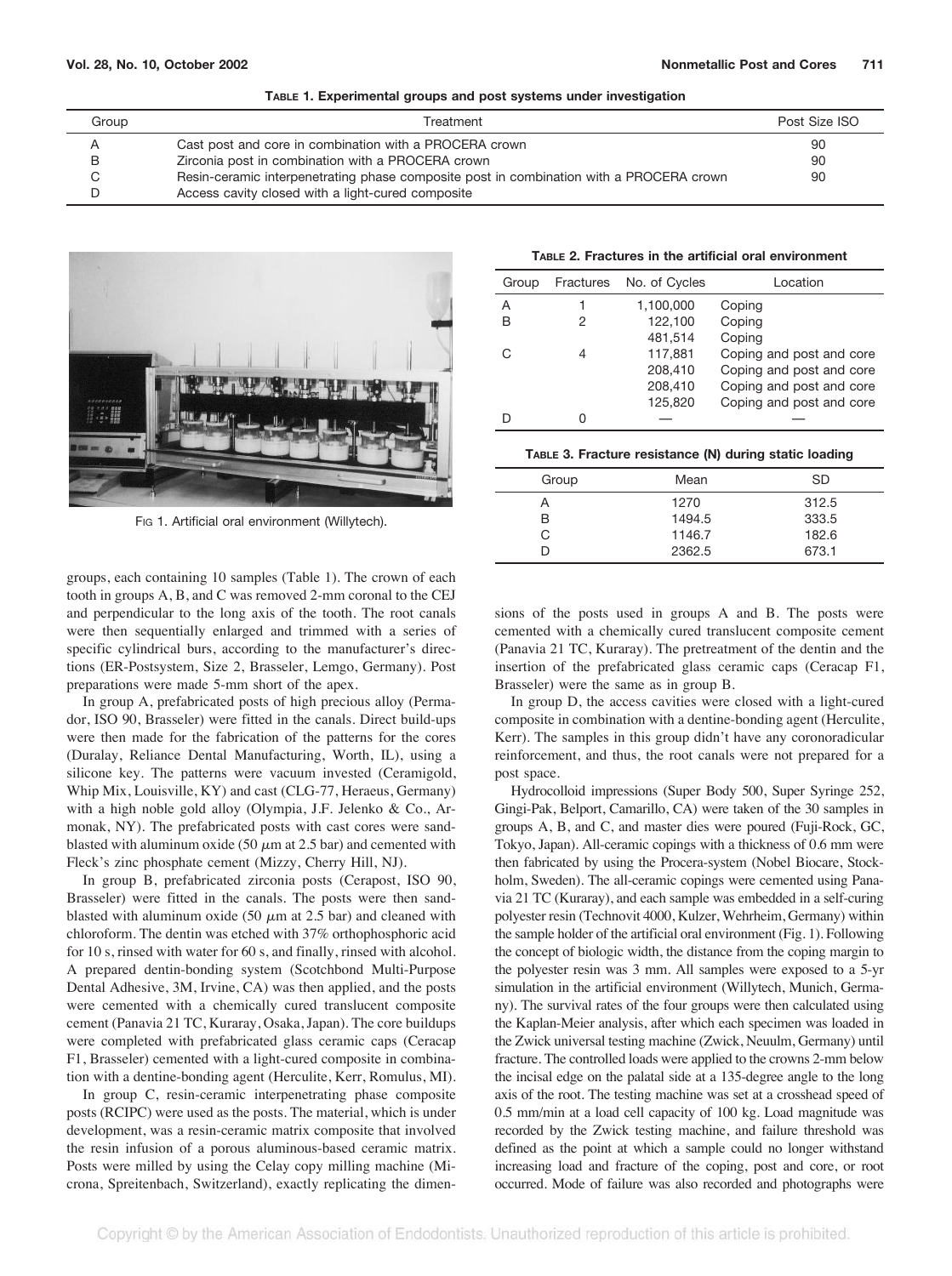#### **TABLE 4. Statistical analysis of the influence of different build-ups on the failure loads of endodontically treated maxillary incisors in a Zwick testing machine (Kruskal-Wallis test)**

| Mean |    |       |        | Mean |       |     | Mean |       |     | Mean |       |    |            |                         |
|------|----|-------|--------|------|-------|-----|------|-------|-----|------|-------|----|------------|-------------------------|
| grp  | N  | Score | grp    | N    | Score | grp | Ν    | Score | grp | Ν    | Score | Df | Chi-square | <b>Tail Probability</b> |
|      | 10 | 12.8  | R<br>ີ | 10   | 18.45 |     | 6    | 8.92  |     |      | 30    | J  | 19,818     | $0.0002***$             |

**TABLE 5. Statistical analysis of the influence of different build-ups on the failure loads of endodontically treated maxillary incisors in a Zwick testing machine (Kruskal-Wallis multiple comparisons corrected statistic of pairwise comparisons)**

| Class Number          |                       |    | GRP                    | Frequency              |       |  |
|-----------------------|-----------------------|----|------------------------|------------------------|-------|--|
|                       |                       |    | A                      | 10                     |       |  |
|                       |                       |    | в                      | 10                     |       |  |
|                       |                       |    |                        | 6                      |       |  |
|                       |                       |    | D                      | 10                     |       |  |
| Categories of Classes | Cumulative Chi-square | df | Local Tail Probability | Maximum on Path to Top |       |  |
| $1 - 2$               | 2.4032                |    | 0.1211                 | 0.1211                 | ns    |  |
| $1 - 3$               | 1.2990                |    | 0.2544                 | 0.2544                 | ns    |  |
| $2 - 3$               | 3.4100                |    | 0.0648                 | 0.0936                 | ns    |  |
| $1 - 4$               | 12.6229               |    | 0.0004                 | 0.0004                 | $***$ |  |
| $2 - 4$               | 8.2514                |    | 0.0041                 | 0.0084                 | $**$  |  |
| $3 - 4$               | 10.5882               |    | 0.0011                 | 0.0015                 | $**$  |  |

\*  $p < 0.05$ ; \*\*  $p < 0.01$ ; \*\*\*  $p < 0.001$ ; ns = not significant.

#### **TABLE 6. Statistical analysis of the influence of different build-ups on failure loads of endodontically treated maxillary incisors in a Zwick testing machine, including the number of cycles in the oral artificial environment (Kruskal-Wallis test)**

| Mean |    |       |     | Mean |       |     |    | Mear<br>Mean |     |   |       |    |            |                  |
|------|----|-------|-----|------|-------|-----|----|--------------|-----|---|-------|----|------------|------------------|
| Grp  |    | Score | grp | N    | Score | grp | N  | Score        | grp | N | Score | Df | Chi-square | Tail Probability |
|      | 10 | 16.8  |     | 10   | 22.45 | ັ   | 10 | 8.75         |     |   | 34    |    | 24.731     | $0.0000***$      |

**TABLE 7. Statistical analysis of the influence of different build-ups on failure loads of endodontically treated maxillary incisors in a Zwick testing machine, including the number of cycles in the oral artificial environment (closed test procedure based on multiple Kruskal-Wallis tests)**

| <b>Class Number</b>          |                       |    | GRP                    | Frequency              |         |  |
|------------------------------|-----------------------|----|------------------------|------------------------|---------|--|
|                              |                       |    | A                      | 10                     |         |  |
|                              |                       |    | B                      | 10                     |         |  |
|                              |                       |    | С                      | 10                     |         |  |
|                              |                       |    |                        | 10                     |         |  |
| <b>Categories of Classes</b> | Cumulative Chi-square | df | Local Tail Probability | Maximum on Path to Top |         |  |
| $1 - 2$                      | 2.4032                |    | 0.1211                 | 0.1211                 | ns      |  |
| $1 - 3$                      | 5.3237                |    | 0.0210                 | 0.0210                 | $\star$ |  |
| $2 - 3$                      | 7.8405                |    | 0.0051                 | 0.0058                 | $**$    |  |
| 1–4                          | 12.6229               |    | 0.0004                 | 0.0004                 | $***$   |  |
| $2 - 4$                      | 8.2514                |    | 0.0041                 | 0.0041                 | $**$    |  |
| $3 - 4$                      | 14.2965               |    | 0.0002                 | 0.0002                 | $***$   |  |

\*  $p < 0.05$ ; \*\*  $p < 0.01$ ; \*\*\*  $p < 0.001$ ; ns = not significant.

taken for every test sample. All data were collected and statistically analyzed (Kruskal-Wallis multiple comparisons test).

#### **RESULTS**

Seven out of 40 samples fractured partially or totally during dynamic loading in the artificial oral environment (Table 2). The survival rates after 1,200,000 cycles in the artificial oral environment were as follows: 90% group A, 80% group B, 60% group C, and 100% group D. Four samples in group C could not be exposed to static loading, because the copings and the post and cores had

fractured during the dynamic loading test. The results of the means and standard deviations of static loading of all groups are shown in Table 3. Statistically significant differences between all groups were found with the exception of groups A and B, groups A and C, and groups B and C (Tables 4 and 5). Tables 6 and 7 give the statistical analysis of the different failure loads between groups when the number of cycles before failure in the artificial oral environment occurred is also included. Specimens in group D demonstrated the best mean score, whereas those in group C showed the worst. Statistically significant differences were found between all groups, except A and B.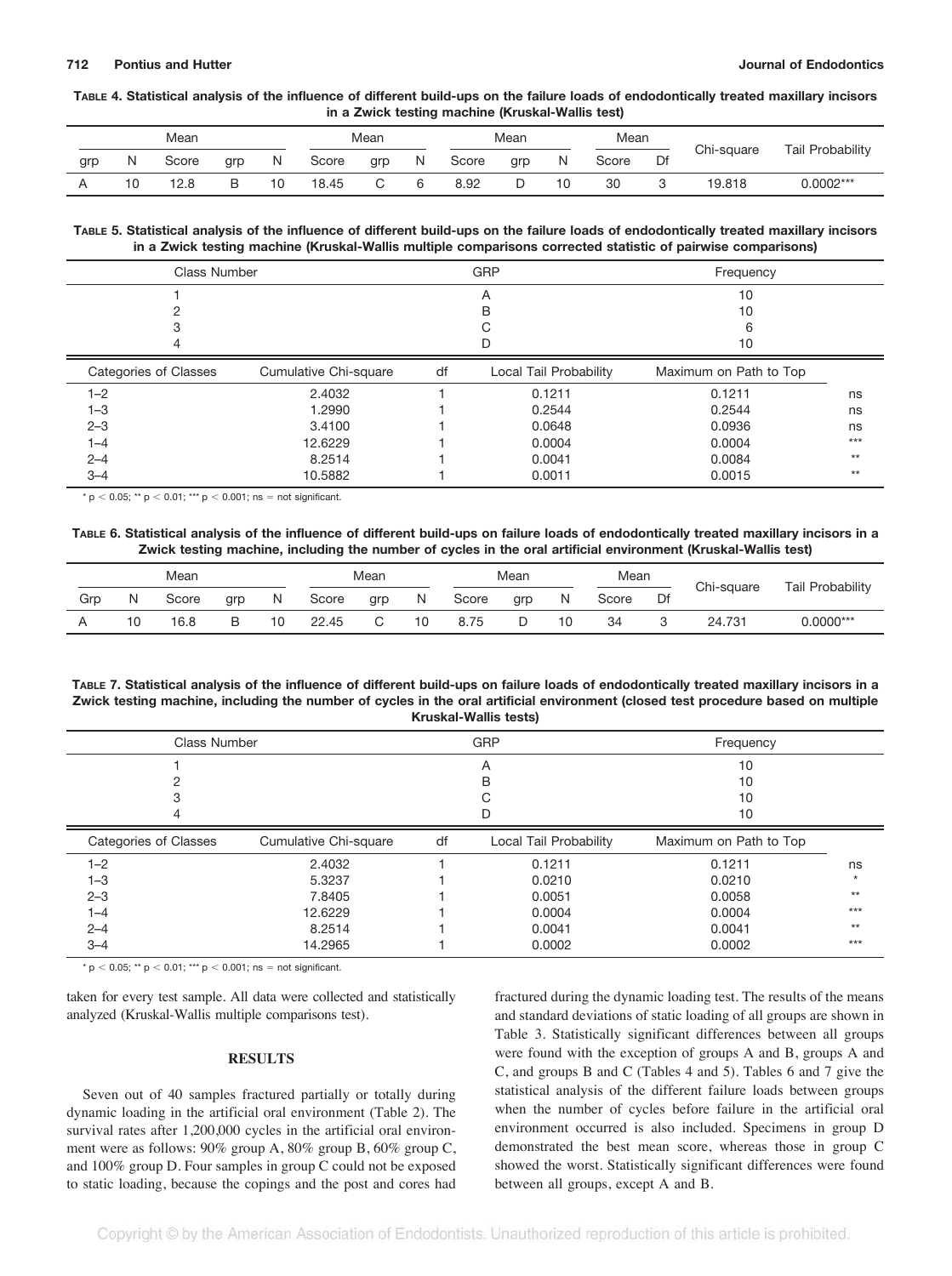

FIG 2. Cracking of a PROCERA coping in the artificial oral environment (group A).



FIG 3. Fracturing of a PROCERA coping in the artificial oral environment (group A).



FIG 4. Failure of a specimen in the Zwick testing machine (group A).



FIG 5. Fracturing of the root and RCIPC post in the artificial oral environment (group C).

### **DISCUSSION**

In this study, identical posts with a conical design were used. Although this post design demonstrated inferior results in photoelastic stress studies compared with parallel-sided posts, this effect could be equalized after bonding a PROCERA crown with 2-mm margins on sound tooth structure (15).

Microphotographs of the samples revealed different failure modes between the experimental groups. Specimens from group A showed vertical root fractures (Figs. 2, 3, and 4), whereas those in groups C and D fractured horizontally along the CEJ (Figs. 5, 6, and 7). In group B, fracturing of the coping and core build-up, but not the zirconia post or root, occurred (Figs. 8 and 9).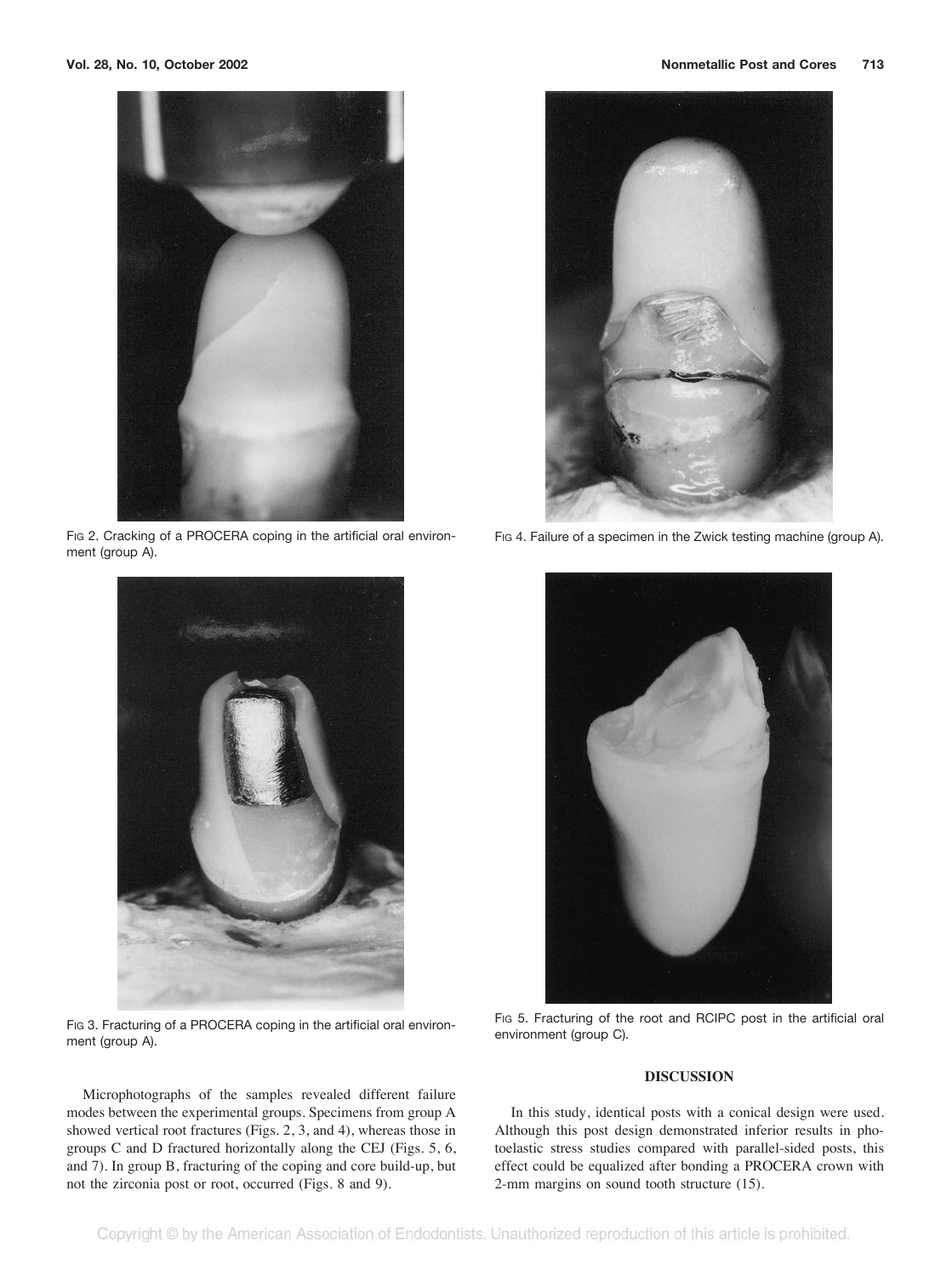

FIG 6. Failure of a specimen in the Zwick testing machine (group C).



FIG 7. Failure of a specimen in the Zwick testing machine (group D).

Endodontically treated maxillary incisors, without any coronoradicular reinforcement, demonstrated significantly higher failure loads than all other groups restored with post and cores and full ceramic crowns. This is in agreement with other studies (6, 7). The results, however, are in contrast to the findings of Kantor and Pines in 1977 (16), which stated that an intraradicular post doubled the fracture resistance of a root. If there is a lot of intact tooth structure



FIG 8. Fracturing of a PROCERA crown and glass-ceramic core in the artificial oral environment (group B).



FIG 9. Failure of a specimen in the Zwick testing machine (group B).

remaining, the most conservative approach seems to be the treatment of choice. If a large amount of tooth structure has been removed as the result of endodontic therapy, trauma, decay, and resulting preparation for restorative procedures, the teeth are structurally compromised. Under these circumstances, the build-up with a post and core in combination with a crown becomes necessary.

It has been suggested that a post should have the same modulus of elasticity as root dentin to distribute applied forces evenly along